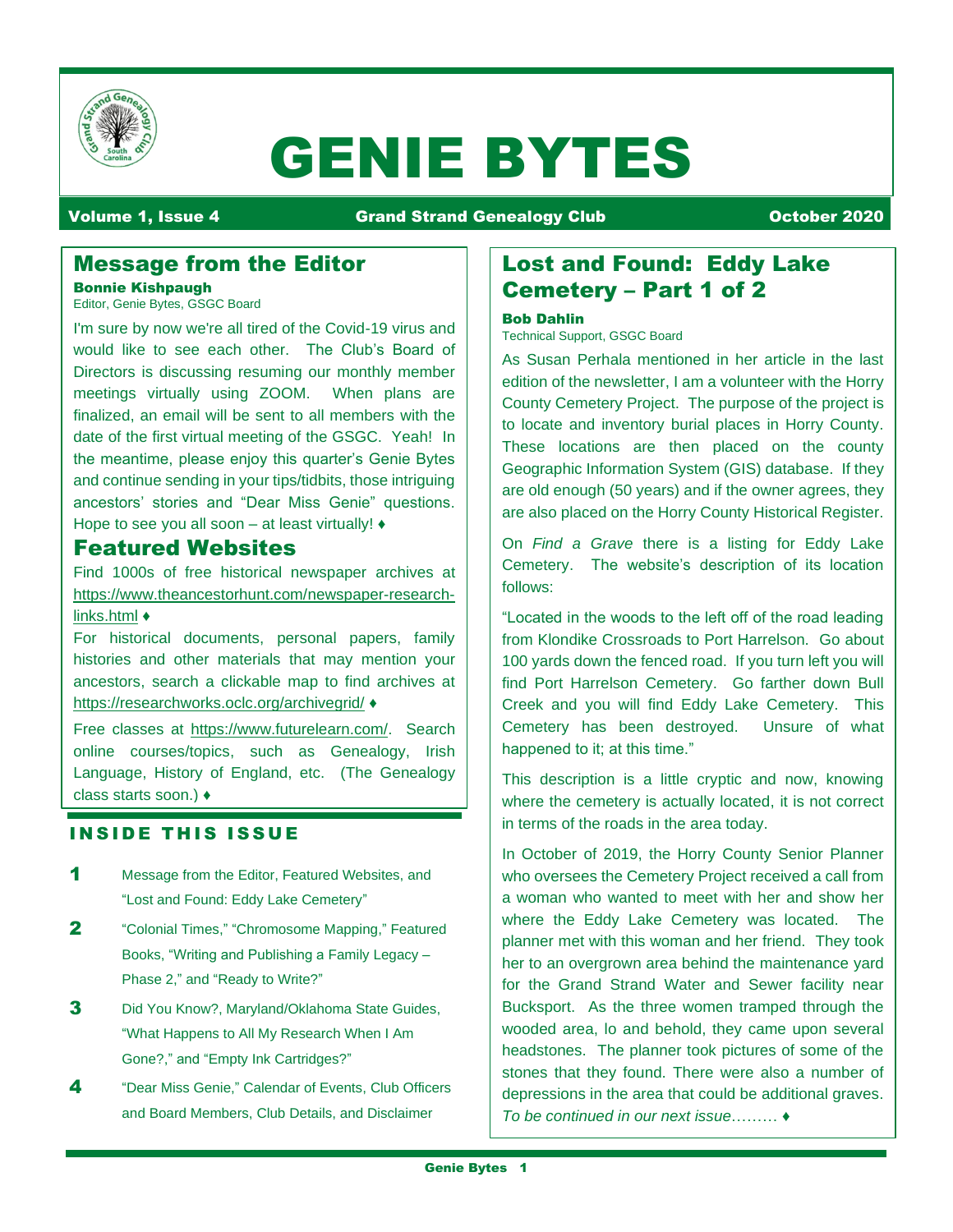## Colonial Times

#### Christine Davis

Assistant Editor, Genie Bytes; Programs, GSGC Board (*Adapted from: Colonial Clothing, Available Online: landofthebrave.info*)

**Colonial Clothing** was a reflection of the English Sumptuary Law against extravagant dress and the religious beliefs of the settlers – plain and modest was best. Men wore heavy clothes: long loose linen shirts, breeches fastened at the knee, long woolen socks, a Jerkin - sleeveless leather jacket, a Doublet - padded jacket with sleeves, belt, plain shoes, large hats, and coats for protection from the weather. Women wore a loose shift as an undergarment (with sleeves tied on) covered with a petticoat and a laced long dress or skirt with apron, long woolen stockings, plain shoes, and capes for protection. Women wore long hair tied back. Colors were plain russet, black, gray, brown, green, and pale yellow with white collars, cuffs, and aprons reflecting virtue and purity. Servants wore blue associated with servitude as they did in Europe. ♦

## Chromosome Mapping

#### Phyllis Hughes

2<sup>nd</sup> Vice President & Webmaster, GSGC Board

Chromosome mapping is a technique that is used to assign a segment of DNA to an ancestor or ancestral couple, therefore allowing us to show what segments we get from each ancestor. This technique facilitates your ability to visualize the segments of your DNA and your matches' DNA and see overlaps and patterns. If you are interested in chromosome mapping, consider using DNA Painter. This tool is easy to use and allows you to paint DNA segments on a blank chromosome map. To get started, visit DNAPainter.com. There is also a DNA Painter User Group on Facebook and you can follow @dnapainter on Twitter. Additionally, Blaine Bettinger of DNA Central and thegeneticgenealogist.com has produced a helpful video introduction to walk you through the DNA Painter process. ♦

## Featured Books

*Evidence Explained: Citing History Sources from Artifacts to Cyberspace* (3rd Edition Revised) by Elizabeth Shown Mills ♦

*The Source: A Guidebook of American Genealogy* (3rd Edition) by Loretto Dennis Szucs and Sandra Hargreaves Luebking ♦

*The Family Tree Scandinavian Genealogy Guide: How to Trace Your Ancestors in Denmark, Sweden, and Norway* by David A. Fryxell ♦

*The Wicked Trade (The Forensic Genealogist)* by Nathan Dylan Goodwin ♦

## Writing and Publishing a Family Legacy – Phase 2

Cora Lee Palma Member, GSGC

Once the researched information is in place in your tree, compile a Family Unit Chart form for each generation as far back as possible. Fill in all names, with as much pertinent information of each individual. Add side notes of immigration, obituaries, anything of interest. basically work from this form while writing my stories.

The 5-Generation Ancestor Chart is most helpful in identifying different generations. Acting as guides, these forms help personalize, and keep information together while writing your Family Legacy.

Next, set up a timeline for each prominent ancestor. This helps follow their trail. You can notice what time frame is missing and do another search, if needed. Concentrate on one person and generation at a time.

As I went along, I did cite where my information came from, such as *Find a Grave* and *Census* records. *To be continued in our next issue*.…… ♦

## Ready to Write?

## Ann Hamilton

Membership, GSGC Board

Put Cora Lee's tips into practice with this new recurring feature.

Close your eyes. Envision an ancestor. Pick one who's tugged at your heartstrings. Then, put pen to paper or fingers to keyboard. Create a portrait so vivid it's guaranteed not to glaze the eyes of GSGC newsletter readers. Paint an historical backdrop. Sketch an image founded on fact. Overlay with sensory detail. Conclude, if you wish, with a valued resource or a research tip or two. Edit to approximately 350 words or less or opt for a two-parter. Not faint-hearted? Ask for feedback. Email your character sketch to our newsletter editor, Bonnie. Voilà! You're published! I'm *Introducing…Magdalene Voigtlender* in January's issue. ♦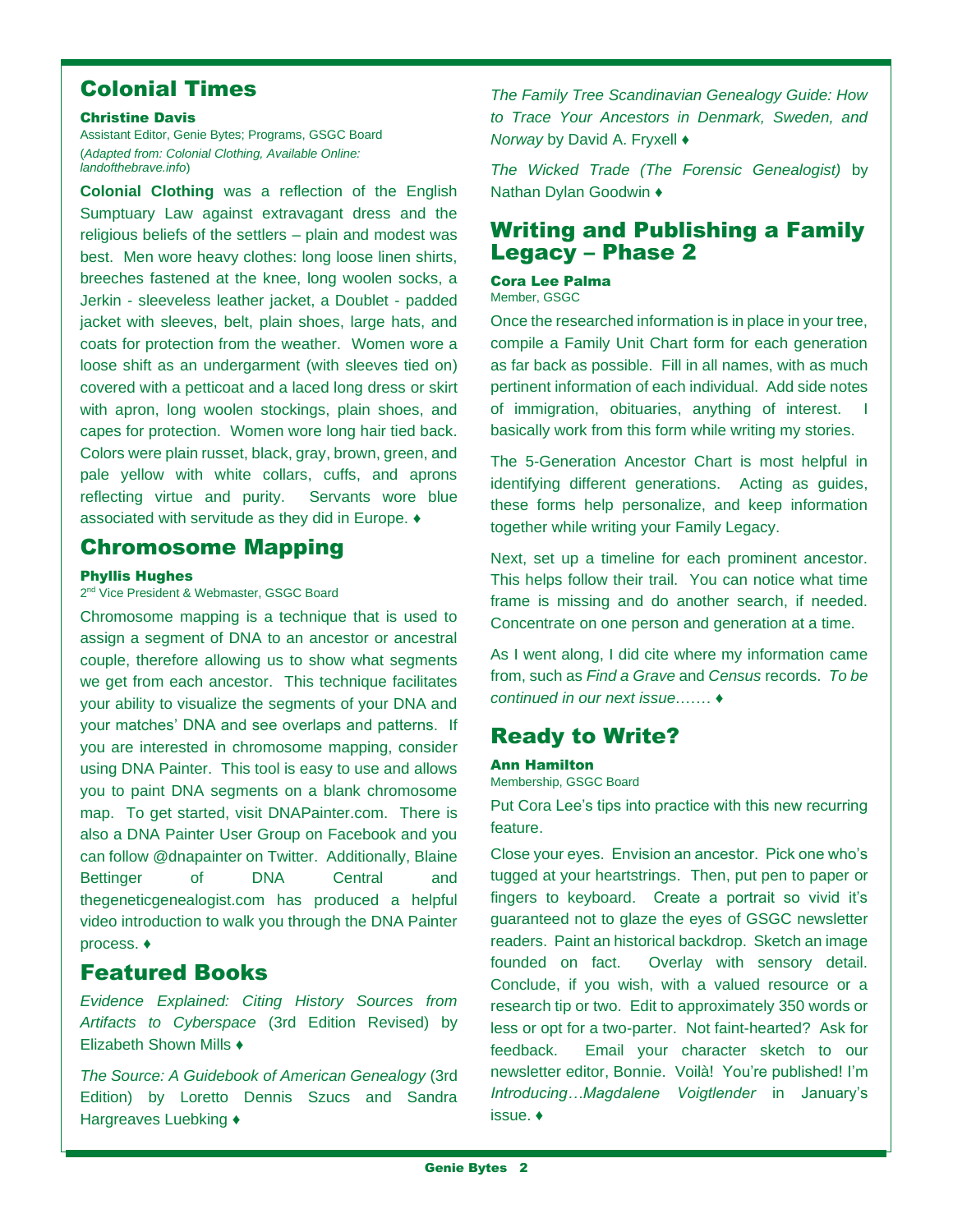## Did You Know?

Sandie Houston sent in this tip. She learned if the head of a household applied for and received naturalization, it was also granted to all members of the household. She discovered this while looking for her great grandmother's papers. If ancestors emigrated from the UK or Ireland to Canada, there would be no immigration papers as Canada was under British rule. She learned these tips as a result of her *Dear Miss Genie* question in the July newsletter. ♦

Lois Butler told us Ancestry.com sold 75% of its company to Blackstone for 4.7 Billion. What does this mean for their members? ♦

Christine Davis submitted this tidbit. Ancestral Findings has a great short video: *5 Things Every Genealogist Should Know How to Do* at <https://www.youtube.com/watch?v=foXuDaRuVDQ> ♦ **٭٭**Have a tip/tidbit you learned? Please submit to [genieclub2002@gmail.com](mailto:genieclub2002@gmail.com) – Subject: "Tip/Tidbit." Love to hear it. **٭٭**

#### State Guides

#### **Maryland**

(Source: State Guide Maryland by Hendrickson, N. Originally published in the Jul/Aug 2020/Vol.21, Issue 4, P. 33 of *Family Tree Magazine*)

Statehood: 1788

First Federal Census: 1790

Statewide Birth & Death Records Begin: 1898

Statewide Marriage Records Begin: 1865

State-land state

Counties: 23 (plus Baltimore)

Contact for Vital Records:

Division of Vital Records, P.O. Box 68760, Baltimore,

MD 21215, (410) 764-3038

Website: [www.health.maryland.gov](http://www.health.maryland.gov/) ♦

#### Oklahoma

(Source: State Guide Oklahoma by Taylor, M. A. Originally published in the Jul/Aug 2020/Vol.21, Issue 4, P.37 of *Family Tree Magazine*)

Statehood: 1907 First Federal Census: 1860 Statewide Birth & Death Records Begin: 1908 Statewide Marriage Records Begin: None Public-land state Counties: 77 Contact for Vital Records: State Department of Health, P.O. Box 53551, Oklahoma City, OK 73152, (405) 271-4040 Website: [www.ok.gov/health/Birth\\_and\\_Death\\_Certificates](http://www.ok.gov/health/Birth_and_Death_Certificates)  $\blacklozenge$ 

## What Happens to All My Research When I Am Gone?

#### Marie Peacock

Lanyards, GSGC Board

#### Susan Perhala

Office Depot Rewards, GSGC Board

This is a good question and one we all face. We've spent hours combing the internet, traveling to research facilities, collecting valuable documents, doing DNA testing and building family trees. The best thing to do is to attach a Genealogical Codicil to your Last Will and Testament. This directive to your executor enumerates steps in the disposition of your paper and/or online research. Several downloadable forms may be accessed online. Search "Genealogical Codicil" to explore a variety of forms. Choose one that suits you.

Now, who would be interested in this valuable information? Contact all family members who've indicated they may be interested in continuing to explore the family history you've discovered. Most of us have researched more than one family line. Disperse materials appropriately.

So, no family members are interested. Then what? Contact an archival institution such as the Allen County Public Library or, perhaps, a city, county or state historical society. Choose one where your ancestors lived for a generation or more.

Don't let your research be tossed into a dumpster. Plan ahead and attach a codicil to your will. Better yet, spare your executor the effort and dispose of your research yourself! That way, you'll know it's retained for future generations. ♦

## Empty Ink Cartridges?

#### Susan Perhala

Office Depot Rewards, GSGC Board

When you order online or purchase items in person at Office Depot or Office Max, please use the club's rewards number: 843-907-2534. The club treasury is supported by donations to the Genie Jar at club meetings, by rewards earned through purchases of any merchandise at the businesses referenced above and by recycling of ink cartridges. If you have empty ink cartridges for the club, please call me, Susan Perhala, at 843-907-2534. I'd love to hear from you! ♦